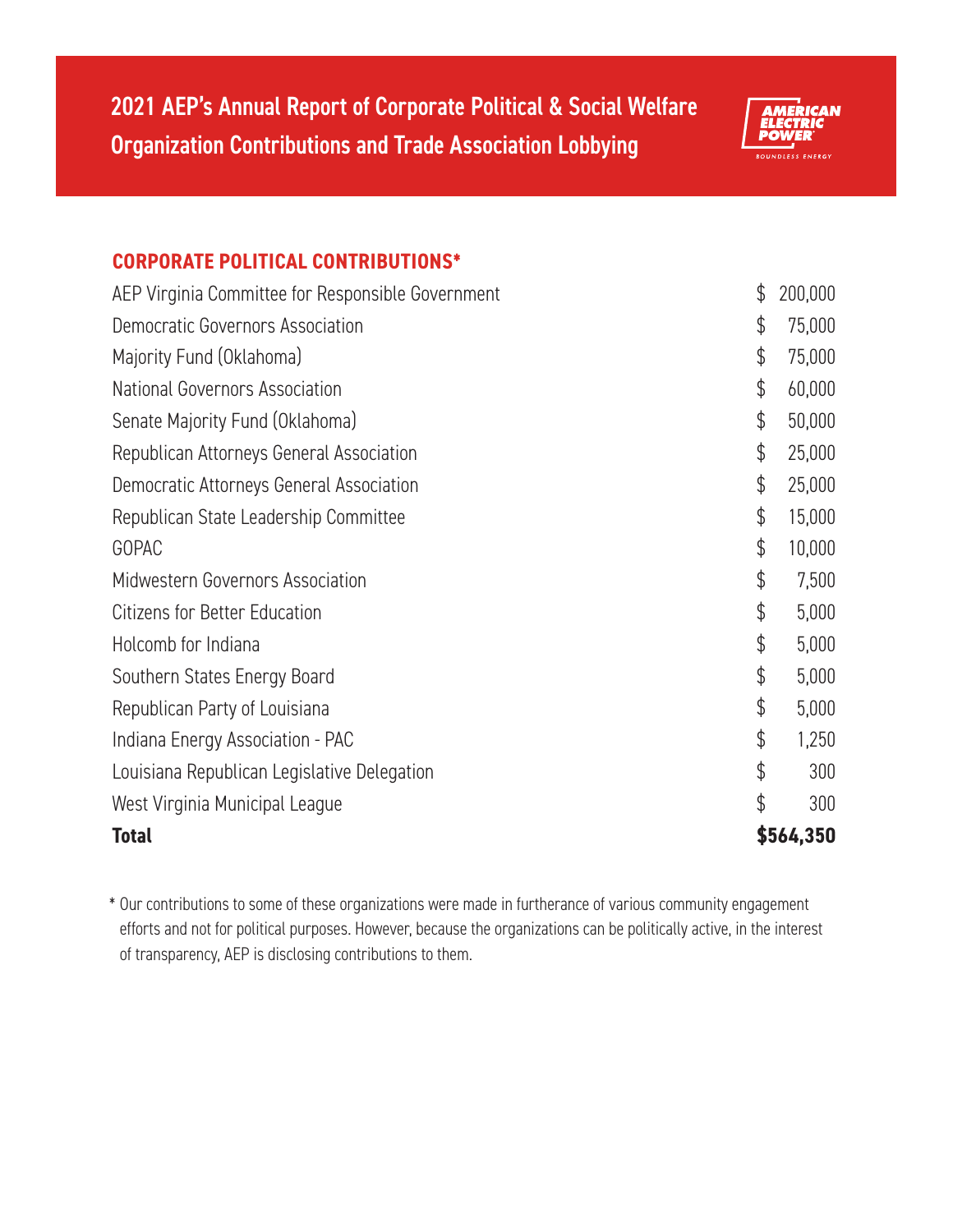

## **SOCIAL WELFARE ORGANIZATION CONTRIBUTIONS\***

| <b>Total</b>                                           | \$237,800    |
|--------------------------------------------------------|--------------|
| Wayne Economic Development Council                     | \$<br>6,000  |
| <b>Whitley County Economic Development Association</b> | \$<br>6,000  |
| Oklahoma Speaker's Ball                                | \$<br>10,000 |
| NAACP Corpus Christi H. Boyd Chapter                   | \$<br>10,000 |
| Virginia Forever                                       | \$<br>15,000 |
| Opportunity City PAC                                   | \$<br>15,000 |
| Texas Taxpayers and Research Association               | \$<br>20,000 |
| <b>Public Affairs Council</b>                          | \$<br>25,800 |
| Rotary International (various chapters)                | \$<br>30,000 |
| <b>Ripon Society</b>                                   | \$<br>50,000 |
| Coalition for a stronger West Virginia                 | \$<br>50,000 |

\* In accordance with our political engagement policy, AEP discloses contributions of \$5,000 or more to organizations operating under section 501(c)(4) of the Internal Revenue Code.